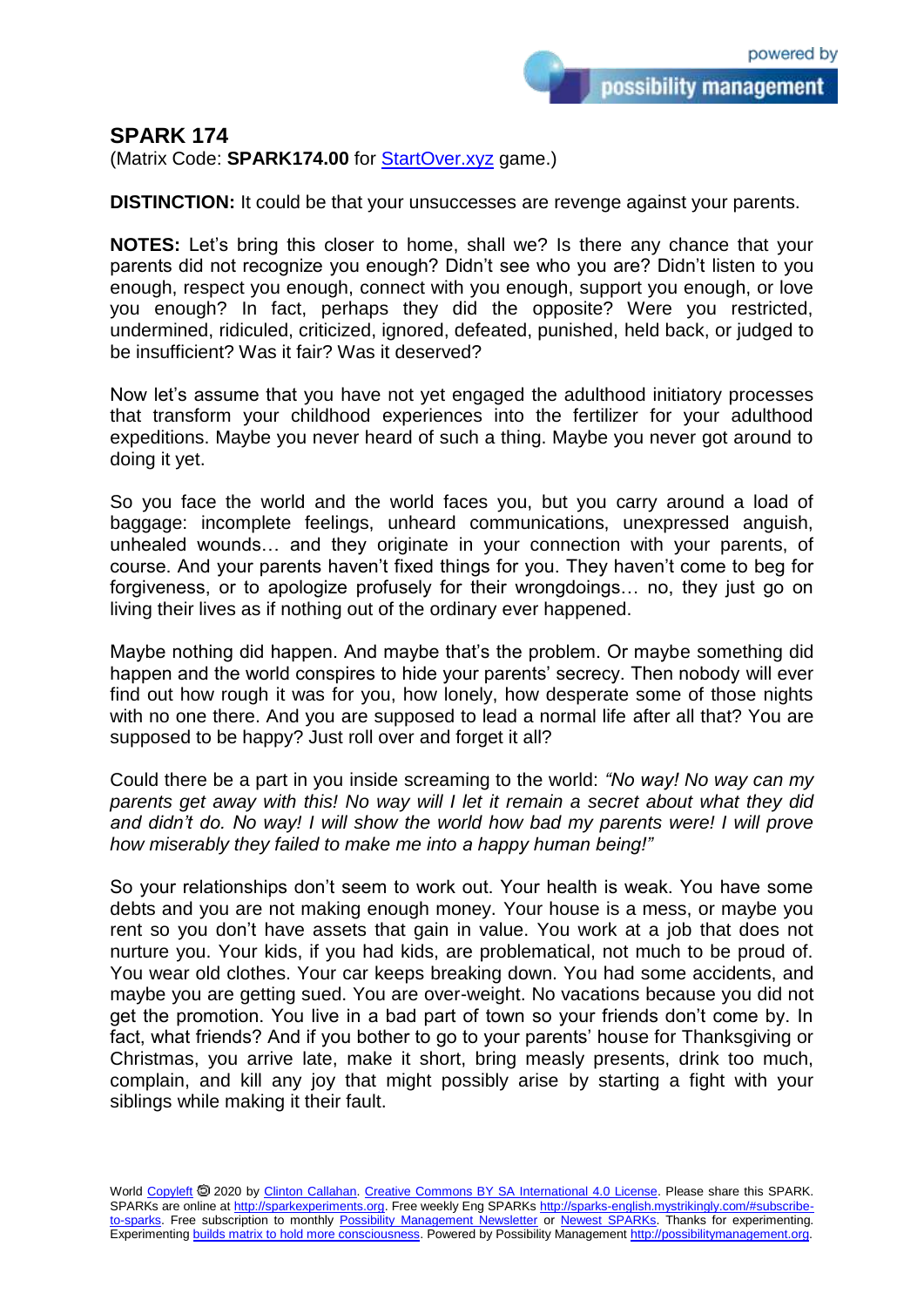There. You have done it. By being such a failure you prove to the world that your parents did a bad job raising you. The disastrous outcomes in your life are undeniable, a large red flag for everyone to see.

The biggest thing your parents want for you is that you be happy. By not giving them the satisfaction of seeing your happiness and success you gain your revenge. In the end, you have won, and they have lost.

## **EXPERIMENTS:**

**SPARK174.01** If it flashed you even for an instant that any tiny part of the above scenario applies to you, then your parents still own you. Their very existence whether they live or not – strangles your life energy. You are a slave, trapped in your parents' values, choices, rules, customs, and beliefs. You are not you. You have yet to crack out of the eggshell and are seriously avoiding your unhatched potentials.

If you are a man, your mother still has your balls. You cannot show another woman what your balls could actually do because they are still owned by your mother.

If you are a woman, your father still owns your center. You cannot bless another man by sharing your center with him because it is still occupied by your father.

It is not that your mom or dad want your balls or your center. It is simply that you have not taken the risk of getting them back. You are stuck in a shortsighted adolescent victim strategy trying to get revenge for something that you remember happened in the past. By feeding this devil's circle you have avoided growing up. Your unconscious underworld thrives and your Gremlin has been supersized.

By now you might be asking, *"But what can I do about it?"*

I ask you back, *"Why would you want to do anything about it? Your parents look like shit. You have won! You have worked hard and sacrificed everything to have it come out this way. How you have it is exactly the way you want it. Don't kid yourself about wanting it different. You have proven to the world that you are definitely not okay. And your Gremlin has a grin on his face from ear to ear."*

*"Hmmm… Is it really that bad?"* you ask.

*"You wouldn't ask if it wasn't that bad."*

*"But what can I do to change it?"* Ahhh…Back to that question…

*"Well, see here… You are reading a SPARK, a Specific Practical Application of Radical Knowledge. SPARKs present experiments that implement core distinctions from Possibility Management. You want to grow up? You want your adult life? You want to jack-in to your archetypal lineage and fulfill the life mission encoded in the Pearl at the center of your Being? Really? Then get your butt into Expand The Box training and at least 10* Possibility Labs *with different trainers. Do the homework. Study the books and videos. Participate in the recommended external experiences. Get into, or, better yet, start your own weekly* Possibility Team*. Begin again at*